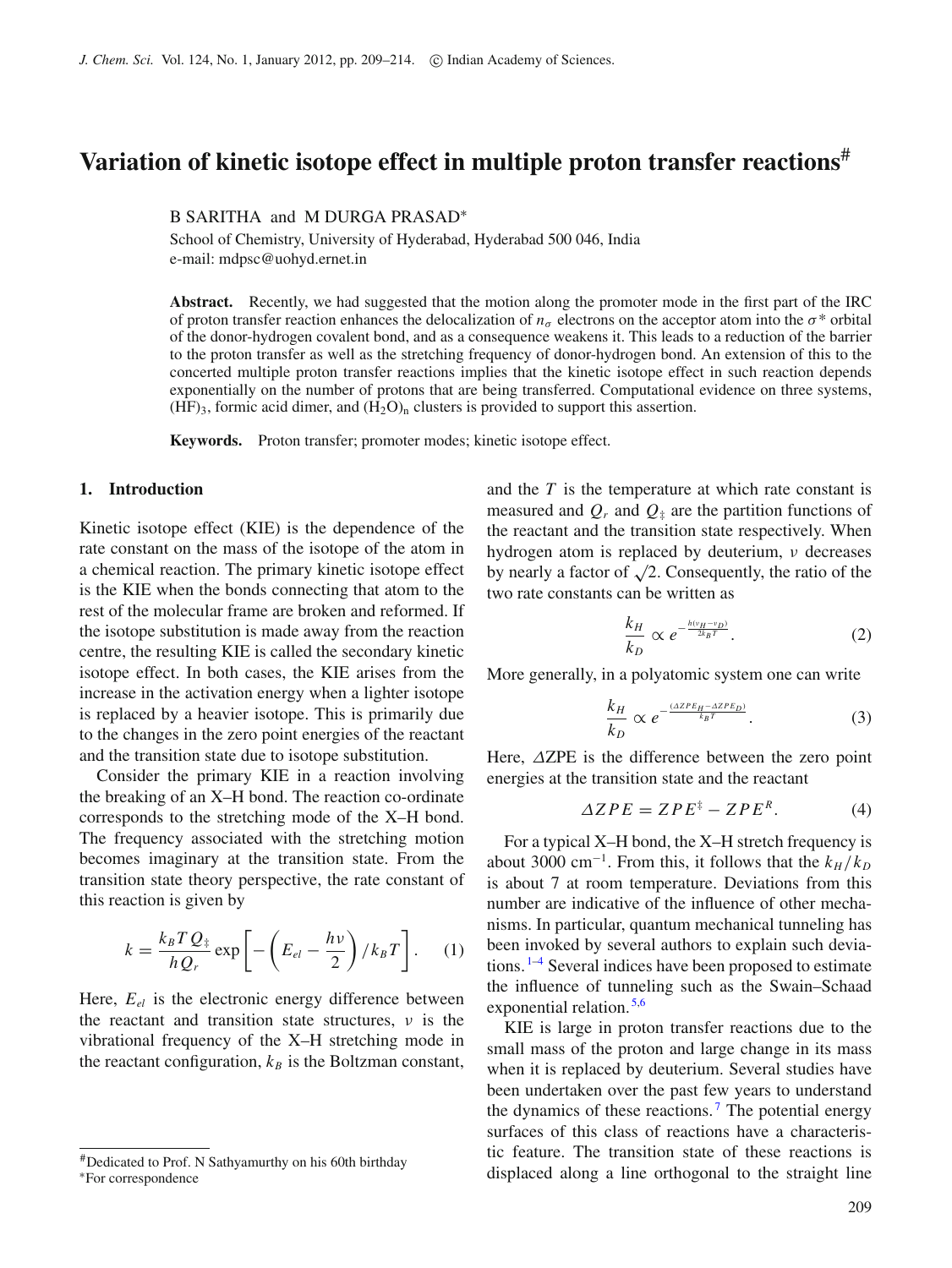path (SLP) that connects the reactant and product in the configuration space. As a result of this orthogonal displacement of the TS from the SLP, the barrier to the proton transfer process decreases significantly. Consequently, the IRC is essentially the motion along the orthogonal co-ordinate in the vicinity of the reactant and product structures. The proton motion becomes the reaction co-ordinate only in the neighbourhood of the transition state. Because of the reduction in the activation barrier due to the motion along the orthogonal mode, overall rate of the reaction increases significantly compared to a decoupled system. Such modes have been termed the promoter modes in literature.<sup>[8](#page-5-5)</sup> The characteristic feature of such modes were anal-ysed by Cui, Karplus<sup>[8](#page-5-5)</sup> and Schwartz.<sup>[9](#page-5-6)</sup> In general, these modes represent the low frequency skeletal vibrations, that bring the donor and acceptor atoms closer before the proton migrates from the donor to the acceptor. They are symmetrically coupled to the proton transfer co-ordinate. [8](#page-5-5)

Recently, we explored the electronic origin of the promoter modes. [10](#page-5-7) We found that as the donor and acceptor atoms come closer because of the motion along the promoter mode, the lone pair of electrons on acceptor atom delocalize into the antibonding  $\sigma^*$ orbital of the donor hydrogen covalent bond. This results in the weakening of the donor hydrogen covalent bond, and as result, to the reduction in the barrier for proton migration. One of the consequences of this is that the donor-hydrogen bond stretch frequency goes down and ultimately becomes imaginary in the neighbourhood of the transition state. In the case of concerted multiple proton transfer reactions, not only does the reaction co-ordinate frequency become imaginary, the other hydrogen stretch frequencies also go down because of the reduced bond strengths of donorhydrogen bonds. For example, we found that in the case of  $(HF)$ <sub>3</sub> and FAD this decrease is about 1300 – 1500 cm<sup>−</sup>1. The hydrogen bend frequencies, on the other hand, increase slightly, by about  $300 - 400$  cm<sup>-1</sup>. Consequently, the overall zero point energy goes down as one moves to the transition state from the reactant. In addition, it appears as if the fall in the zero point energy is almost linearly proportional to the number of protons that migrate in a concerted manner. This is because there would be *n*-lone pairs located on *n* acceptor atom that delocalize into corresponding *n*σ\* orbitals, lowering bond strength of *n* covalent bonds that hold hydrogen atoms with the donor atoms. While one of the normal modes associated with the hydrogen stretches becomes the reaction coordinate, the remaining *n*–1 vibrations go down leading to the drop in the zero point energy at the transition state

proportional to *n*. If so, the KIE  $(k_H / k_D)$  should vary exponentionally with the number of deuterium atoms that are substituted.

The goal of the present work is to test this hypothesis computationally. We study three systems, FAD, cyclic  $(HF)$ <sub>3</sub> and cyclic  $(H_2O)$ <sub>n</sub> clusters. We substitute the hydrogen atoms with deuterium sequentially and calculate the changes in Δ*ZPE* as the number of deuterium atoms in the system increases. According to the discussion above, the Δ*ZPE* should increase almost linearly with the number of deuterium atoms. We verify this. The water clusters provide a class of systems in which the number of protons that undergo cyclic exchange can be systematically increased. We verify that the Δ*ZPE* in these systems increases nearly linearly with the number of protons that are exchanged.

#### **2. Computational methodology**

We have used the Gaussian  $\theta$ 3 package<sup>[11](#page-5-8)</sup> for all our calculations. Density functional theory (DFT) with the hybrid, Becke three-parameter  $(B3)$  functional  $^{12}$  $^{12}$  $^{12}$  along with Lee–Yang–Parr  $(LYP)$  correction<sup>13</sup> was used in all cases with aug-cc-pVTZ $^{14}$  $^{14}$  $^{14}$  basis set. Natural bond orbital (NBO) analysis,  $15$  was carried out to analyse population transfer and the second order interaction energy  $(E^{(2)})$  $(E^{(2)})$  $(E^{(2)})$  between the lone pairs and  $\sigma^*$  (DH) orbitals. Since the NBO analysis requires fully defined wave functions as input,  $16$  we have carried out all the calculations by the DFT approach. Geometry optimization for  $(HF)$ <sub>3</sub>, FAD, and water clusters were done to locate the equilibrium and transition state structures in the usual way.  $C_{2h}$  and  $D_{2h}$  point group restrictions were placed for the equilibrium and transition state structures respectively for FAD, and  $C_{3h}$  and  $D_{3h}$  point groups for  $(HF)$ <sub>3</sub> to reduce the CPU time. The frequency calculations were done at the optimized structure of the reactant and transition state of the  $(HF)_{3}$ , FAD, and water clusters. The IRC $^{17}$  was constructed towards the reactant and product sides from the transition state and the population transfers and second order interaction energy  $(E^{(2)})$  $(E^{(2)})$  $(E^{(2)})$  analysis was carried out along the IRC.

## **3. Results and discussion**

We have taken the reactant and transition state structures of FAD and  $(HF)$ <sub>3</sub> and carried out frequency calculation after replacing the hydrogen atoms with deuterium. The resulting frequencies were used to calculate the various Δ*ZPEs*. In the case of water clusters, there have been several reports in the recent past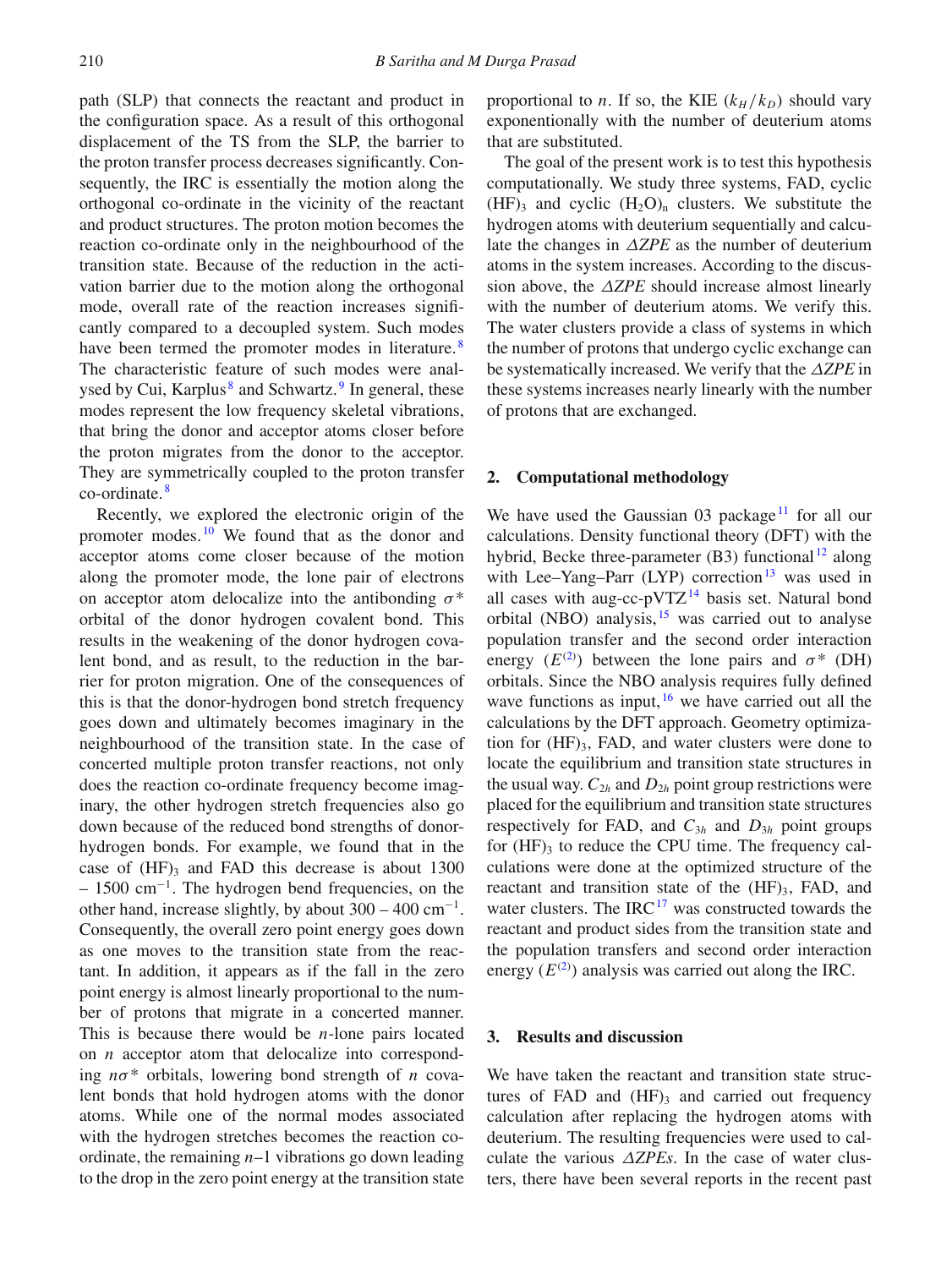to determine their structure and other equilibrium properties. [18](#page-5-14)[–26](#page-5-15) We have taken the geometric parameters from reference  $18$  as the starting point and optimized the structures once again with B3LYP/aug-cc-pVTZ level of theory for  $n = 3-5$  clusters. The transition states were obtained by the usual procedure implemented in Gausssian suite of programs. Frequencies were obtained at the optimized geometries. The most stable structure for  $n = 3-5$  clusters are cyclic-clusters. The most stable structure for  $n = 6$  cluster is a prism struc-ture. <sup>[18](#page-5-14)</sup> Since this will not support a concerted 6 proton transfer, we choose to study the chair form of a cyclic structure analysed by Xanthia's and Dunning.<sup>[19](#page-5-16)</sup> This supports a concerted six proton transfer. We now consider the effect of deuterium substitution on Δ*ZPE* for the individual molecular systems.

#### 3.1  $(HF)_{3}$

Four isotopomers of  $(HF)$ <sub>3</sub> are analysed,  $(HF)$ <sub>3</sub>,  $(DF)(HF)_2$ ,  $(DF)_2(HF)$  and  $(DF)_3$ . We begin our analysis with the description of the IRC of these systems. The promoter mode for  $(HF)$ <sub>3</sub> system and its isotopomers is the symmetric  $F-F$  stretch.<sup>[10](#page-5-7)</sup> We plot in figure [1,](#page-2-0) the distance between the donor and acceptor atoms of all the four isotopomers represented by

$$
q_{DA} = R_{DA} - R_{DA}^{\ddagger},\tag{5}
$$

where  $R_{DA}$  is distance between donor and acceptor atoms at that point on the IRC. Similarly,  $R_{DA}^{\ddagger}$  is the distance between the donor and acceptor atoms at the transition state. The promoter mode goes through a characteristic U–shape path along the IRC, because it is coupled symmetrically to the proton transfer coordinate. As evident from figure [1,](#page-2-0) the effect of deuterium substitution has a marginal effect on the donor – acceptor distance. This is due to the small mass of H/D compared to the mass of fluorine atoms. In figure [2,](#page-2-1) we present  $q_{DX}$  as a function of IRC of (DF)(HF)<sub>2</sub>. Here, X is either H or D.  $q_{DX}$  is defined as  $^{10}$  $^{10}$  $^{10}$ 

$$
q_{DX} = R_{DX} - R_{DX}^{\ddagger} - q_{DA}/2. \tag{6}
$$

Here,  $R_{DX}$  is the distance between the donor and X, and  $R_{DX}^{\dagger}$  is the distance between the donor and X atoms at the transition state. As can be seen from the figure [2](#page-2-1) both proton and deuterium move almost identical distances from equilibrium at all points on the IRC. The number of electrons transferred into the antibonding  $\sigma^*$  orbital's of H–F bond and D–F bonds are presented in the upper panel of figure [3.](#page-3-0) These are identical to each other with in the drawing accuracy. The lower panel displays the second order estimate to the stabilization energy from this electron transfer. As can be seen the stabilization energy is also almost identical for both H–F and D–F bonds. From these three figures we can conclude that the isotope substitution has no noticeable effect on the IRC, the electronic wave function and the associated energies. Under these conditions, all the stretching vibrational frequencies should go down uniformly when sum of the hydrogen atoms are replaced with deuterium atoms. That would mean that the Δ*ZPE* of [\(4\)](#page-0-1) should increase.

The variation of the Δ*ZPE* among these four isotopomers is presented in table [1.](#page-3-1) As can be seen from this data the Δ*ZPE* increases almost linearly with

<span id="page-2-0"></span>

**Figure 1.** The average distance between donor and acceptor atoms along the IRC in  $(HF)_3$ (---),  $(DF)(HF)_2$ (---),  $(DF)_2(HF) (\cdots)$  and  $(DF)_3(-\cdots)$ .

<span id="page-2-1"></span>

**Figure 2.** The average distance travelled by hydrogen atom from the donor atom  $(- \triangle -)$  and the distance travelled by deuterium  $(-\circ -)$  from the donor atom in  $(DF)(HF)_{2}$ .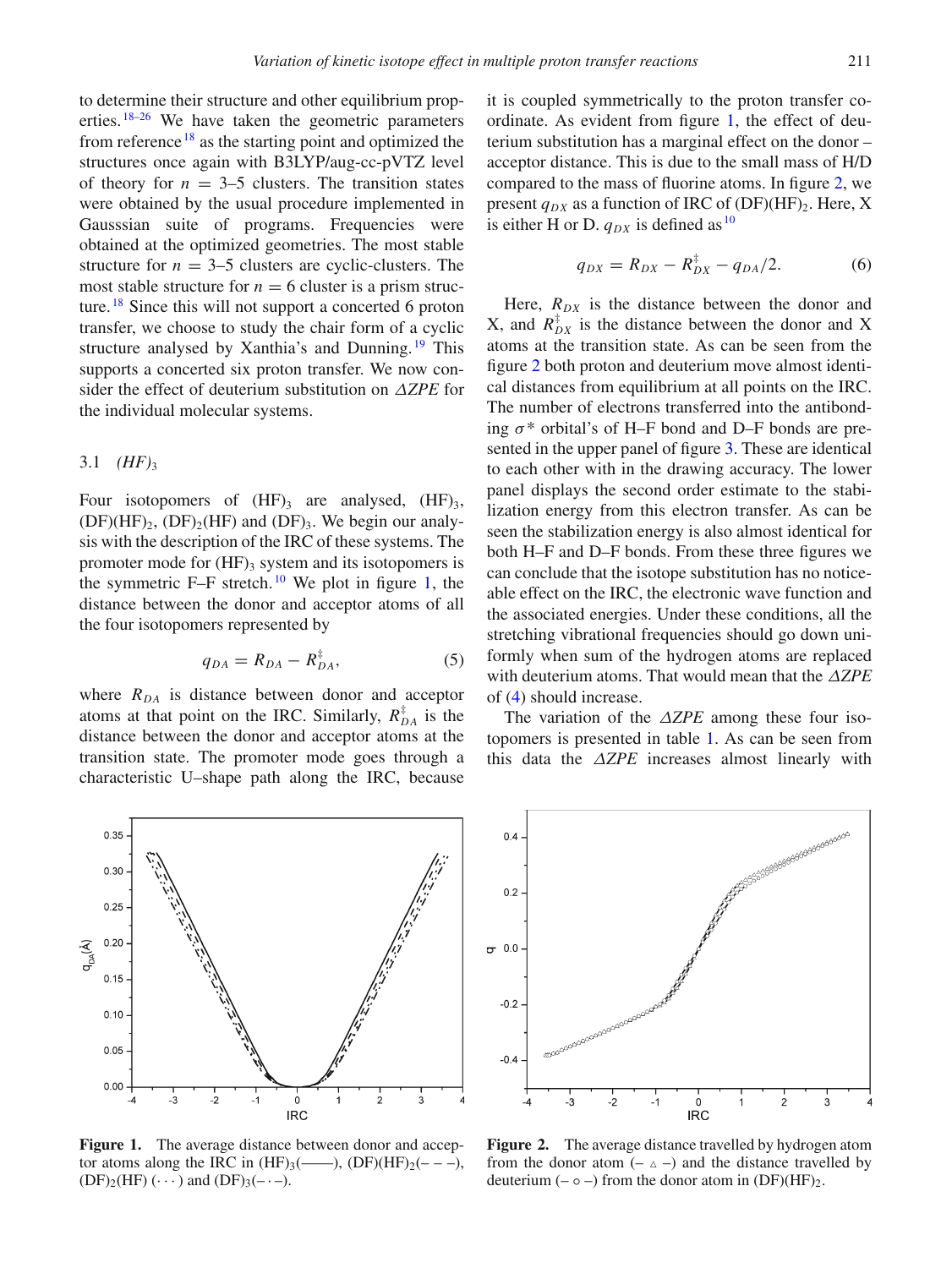<span id="page-3-0"></span>

**Figure 3.** (a) The variation of population in  $\sigma^*(HF)$ (—–) orbitals and  $\sigma^*(DF)$  (–  $\circ$  –) of (DF)(HF)<sub>2</sub> and (**b**) the associated second order stabilization energies.

each additional deuterium atom. The overall threshold energy for the reaction is given by

$$
E_{th} = E_{el} + \Delta ZPE. \tag{7}
$$

Here  $E_{el}$  is the difference between the electronic energy of the molecule at the transition state and reactant geometries. Since, it is independent of the isotope, the variation in  $E_{th}$  is controlled essentially by the  $\triangle ZPE$ . We present in figure [4,](#page-3-2) the variation of  $E_{th}$  for different isotopomers. As can be seen the threshold energy

<span id="page-3-1"></span>**Table 1.** The difference in the zero point energies of the transition state and the reactant for different isotopomers of  $(HF)<sub>3</sub>$ .



<span id="page-3-2"></span>

**Figure 4.** Threshold energy to proton transfer in  $(HF)$ <sub>3</sub> with sequential deuterium substitution.

increases almost linearly with the number of deuterium atoms in the system. Consequently, the KIE depends on *n* exponentially due to  $(3)$ .

## 3.2 *FAD*

There are two groups of hydrogen atoms in FAD, those that are attached to the oxygen atoms and undergo transfer reaction and those that are attached to the carbons and remain spectators to the proton exchange. As in the case of  $(HF)_{3}$ , the IRC does not change much with deuterium substitution. We have calculated the variation of Δ*ZPE* in four of the isotopomers of FAD. These results are collected in table [2.](#page-3-3) The Δ*ZPE* of  $(HCOOH)_{2}$  and  $(DCOOH)_{2}$  are practicaly identical implying that the secondary KIE in this case is negligible. This is to be expected since, the C–H vibrational frequencies change little along the IRC. Replacing the O–H protons increases Δ*ZPE* almost linearly with about 0.68 kcal/mol contribution for each hydrogen replacement. This number is to be contrasted with an increase of about 0.39 kcal/mol in the case of  $(HF)_{3}$ .

<span id="page-3-3"></span>**Table 2.** The zero point barrier of FAD and the each hydrogen replaced by deuterium.

| S. No          | Molecule               | $\triangle ZPE = (ZPE^{\ddagger}) - (ZPE^R)(\text{kcal/mol})$ |
|----------------|------------------------|---------------------------------------------------------------|
|                | <b>FAD</b>             | $-4.04$                                                       |
| 2              | (HCOOD)(HCOOH)         | $-3.38$                                                       |
| 3              | $(HCOOD)$ <sub>2</sub> | $-2.69$                                                       |
| $\overline{4}$ | $(DCOOH)_{2}$          | $-4.05$                                                       |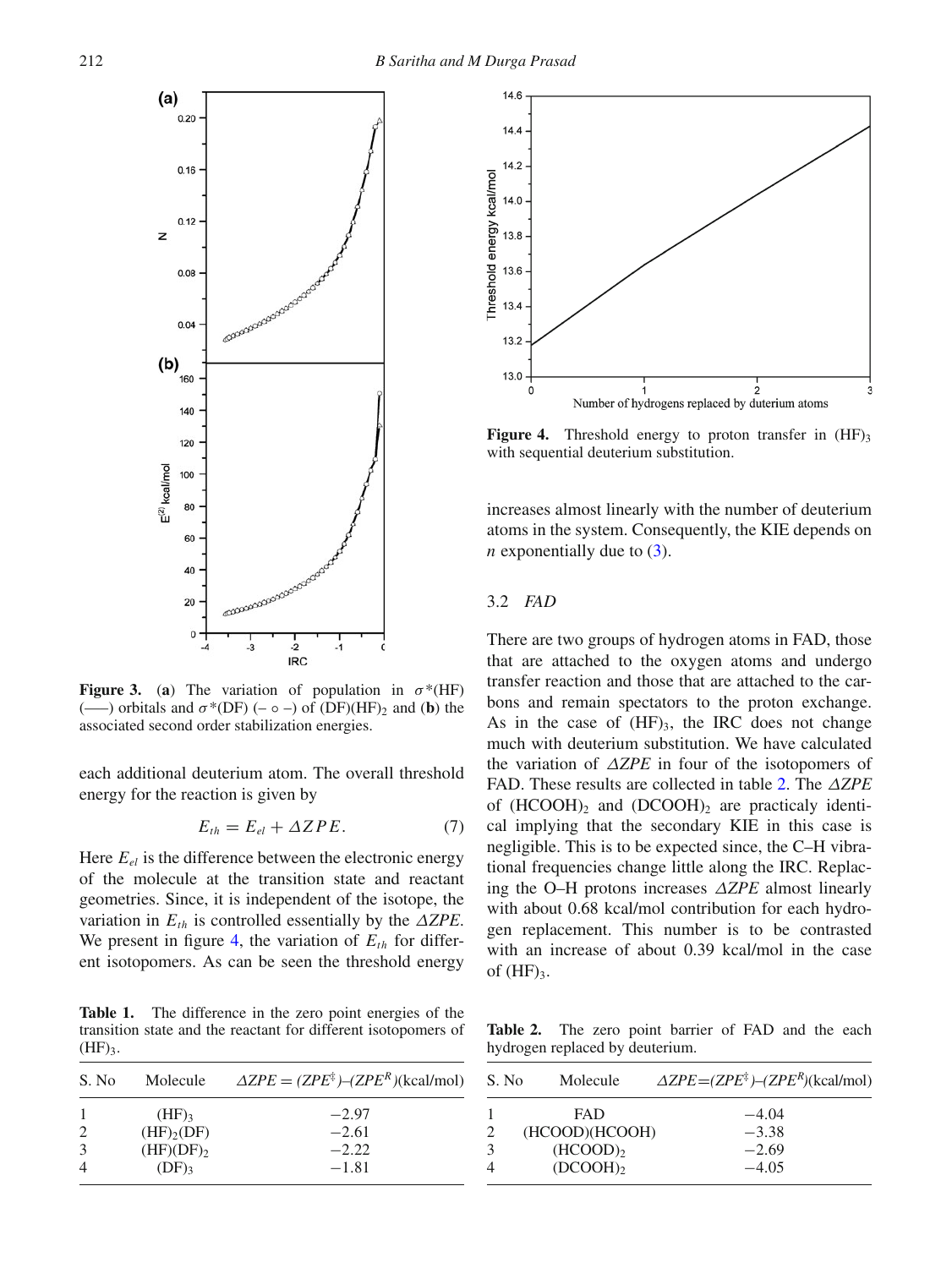| S. No | Number of<br>water clusters | $\triangle ZPE$ with all<br>hydrogens (kcal/mol) | $\triangle ZPE$ with<br>innerdeuterium (kcal/mol) | $\triangle ZPE$ with all<br>deuterium (kcal/mol) |
|-------|-----------------------------|--------------------------------------------------|---------------------------------------------------|--------------------------------------------------|
|       | $(H_2O)_3$                  | $-3.99$                                          | $-2.33$                                           | $-2.53$                                          |
| 2     | $(H_2O)4$                   | $-6.16$                                          | $-3.76$                                           | $-3.97$                                          |
|       | $(H_2O)_5$                  | $-8.28$                                          | $-5.22$                                           | $-5.41$                                          |
|       | $(H_2O)_6$                  | $-10.92$                                         | $-7.01$                                           | $-7.22$                                          |

<span id="page-4-0"></span>**Table 3.** The zero point barrier of  $(H_2O)_n$  and the each hydrogen replaced by deuterium.

# 3.3  $(H_2O)_n$

Isotopomers of four water clusters were studied. Three classes of isotopomers were considered. The all hydrogen system, clusters with hydrogen bond forming hydrogens replaced by deuterium and finally clusters in which all the hydrogen atoms are replaced by deuterium. The results are presented in table [3.](#page-4-0) Since we have considered only cyclic clusters, each *n* cluster under goes a concerted *n* proton transfer. From the data in table [3](#page-4-0) it is apparent that Δ*ZPE* decreases almost linearly with the number of protons that migrate to the other side of the hydrogen bond. For example, in the all hydrogen clusters the Δ*ZPE* decreases by about 2.3 kcal/mol for each molecule of water added to the cluster with a maximum deviation from this average by about 0.26 kcal/mol. Similar trends hold for other two isotopomers also.

Comparing the three classes of isotopomers, we note that Δ*ZPE* values are practically identical for the all deuterium one and the one in which the inner hydrogens (that are part of the hydrogen bond) are replaced. They differ by about 0.2 kcal/mol in all the four clusters. This small difference must be due to secondary KIE.

Finally, comparing the protonated species and deuterated species, we note that the change in the zero point energy on deuteration closely follows the reaction

$$
\Delta \Delta ZPE = -0.6n,\tag{8}
$$

where *n* is the number of monomers in the cluster and ΔΔ*ZPE* is defined as

$$
\Delta \Delta ZPE = \Delta ZPE^{H} - \Delta ZPE^{D}. \tag{9}
$$

This again falls in line with our hypothesis that the Δ*ZPE* is almost linearly proportional to the number of protons/deuteria that are transferred in a concerted manner.

### **4. Conclusions**

In this work, we have analysed the variation of Δ*ZPE* on the number of protons that undergo a concerted transfer. Each of these *n* donor–hydrogen (D–H) covalent bonds receive donations from the lone pairs on the associated acceptor atoms as a consequence of promoter mode motion. Out of the *n* D–H stretch modes, one turns imaginary at the transition state. This mode represents the concerted *n*-proton transfer co-ordinate. However, all the force constants associated with the D–H stretch modes go down more are less uniformly depending on the nature of the donor and acceptor atoms and the hydrogen bond between them. Consequently, the frequencies of all the *normal modes* associated with D– H stretch motion are scaled down as one travels along the IRC to the transition state. Note that the net charge transfer from the acceptor  $n_{\sigma}$  lone pairs of the acceptor atom to the  $\sigma^*$  (D–H) orbitals increases linearly with  $n$  to the leading order. As a result of the drastic fall in the stretch vibrational frequencies the overall zero point energy decreases significantly at the transition state. Since, this decrease in the transition state zero point energy is proportional to *n*, the Δ*ZPE* also falls (approximately linearly) as *n* increases.

Since the Δ*ZPE* affects the rate constant in an exponential manner, the KIE measured as  $k_H / k_D$  also depends on the number of protons being exchanged exponentially. Such exponential dependence was noted by earlier authors.<sup>[27](#page-5-17)</sup> Venkatsubban and Silverman<sup>27</sup> measured the  $CO<sub>2</sub>$  hydration catalyzed by carbonic anhydrase enzyme in several mixtures of water and deuterium oxide. The rate constant for this reaction was calculated by Smedarchina *et al*. [28](#page-5-18) Both of them noted that the KIE's have an exponential dependence on the deuterium concentration in the  $H_2O/D_2O$  mixture and concluded that the reaction undergoes a concerted transfer through a bridge of two water molecules. Indeed, Smedrachina and co-workers $^{28}$  $^{28}$  $^{28}$  noted that the large KIE exhibited by this system is due to the accumulation of zero point energy differences. Obviously, this decrease in zero point energy is due to the donation of acceptor atom lone pair into the  $\sigma^*$  (D-H) orbitals.

#### **Acknowledgements**

The University Grants Commission (UGC) is thanked for infrastructure development through the UPE and